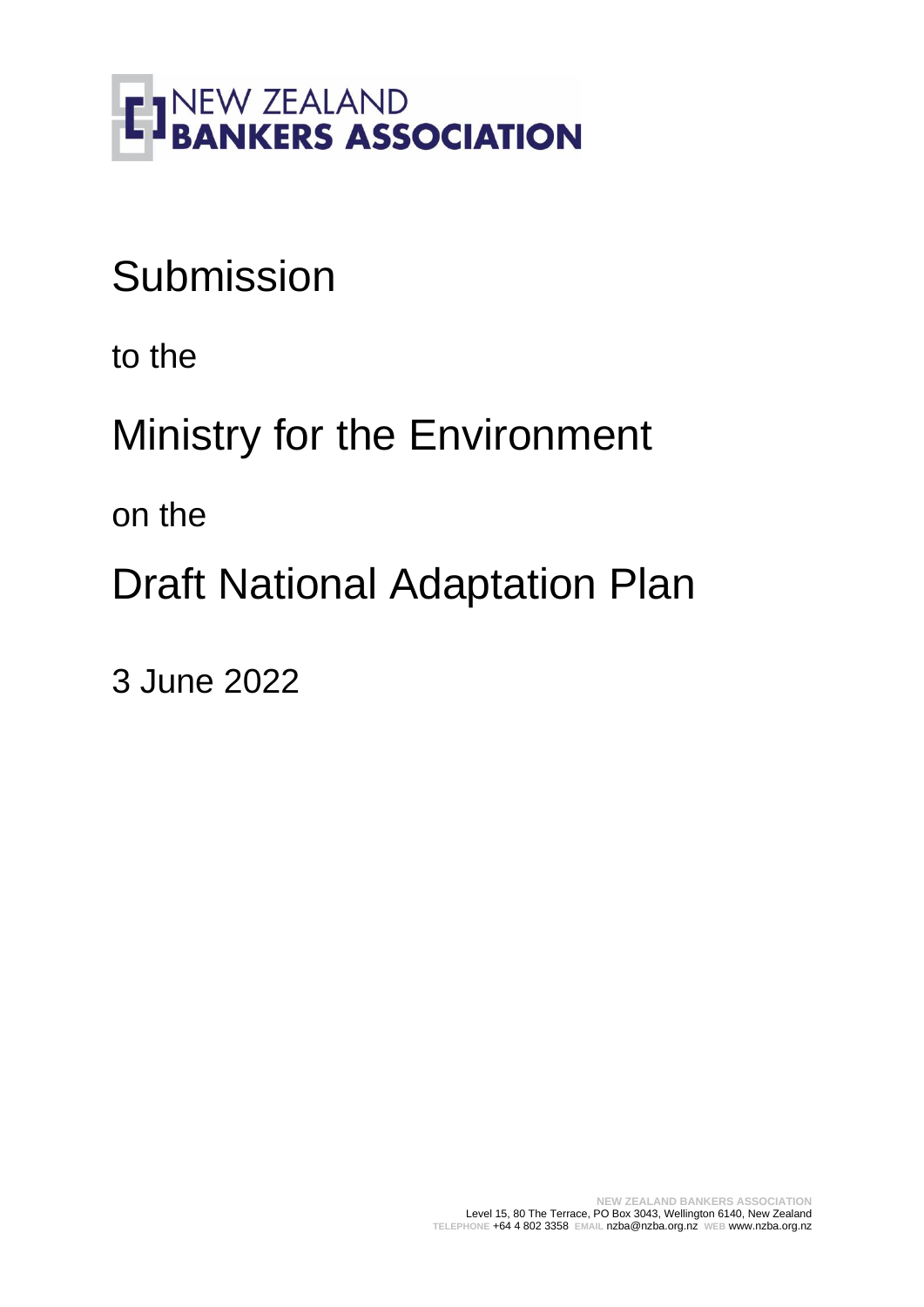# **About NZBA**

- 1. The New Zealand Bankers' Association (**NZBA**) is the voice of the banking industry. We work with our member banks on non-competitive issues to tell the industry's story and develop and promote policy outcomes that deliver for New Zealanders.
- 2. The following seventeen registered banks in New Zealand are members of NZBA:
	- ANZ Bank New Zealand Limited
	- ASB Bank Limited
	- Bank of China (NZ) Limited
	- Bank of New Zealand
	- China Construction Bank
	- Citibank N.A.
	- The Co-operative Bank Limited
	- Heartland Bank Limited
	- The Hongkong and Shanghai Banking Corporation Limited
	- Industrial and Commercial Bank of China (New Zealand) Limited
	- JPMorgan Chase Bank N.A.
	- Kiwibank Limited
	- MUFG Bank Ltd
	- Rabobank New Zealand Limited
	- SBS Bank
	- TSB Bank Limited
	- Westpac New Zealand Limited

### **Introduction**

NZBA welcomes the opportunity to provide feedback to the Ministry for the Environment (**MfE**) on the Draft National Adaptation Plan. NZBA commends the work that has gone into developing the NAP.

# **Contact details**

3. If you would like to discuss any aspect of this submission, please contact:

Antony Buick-Constable Deputy Chief Executive & General Counsel [antony.buick-constable@nzba.org.nz](mailto:antony.buick-constable@nzba.org.nz)

Brittany Reddington Associate Director, Policy & Legal Counsel [brittany.reddington@nzba.org.nz](mailto:olivia.bouchier@nzba.org.nz) 

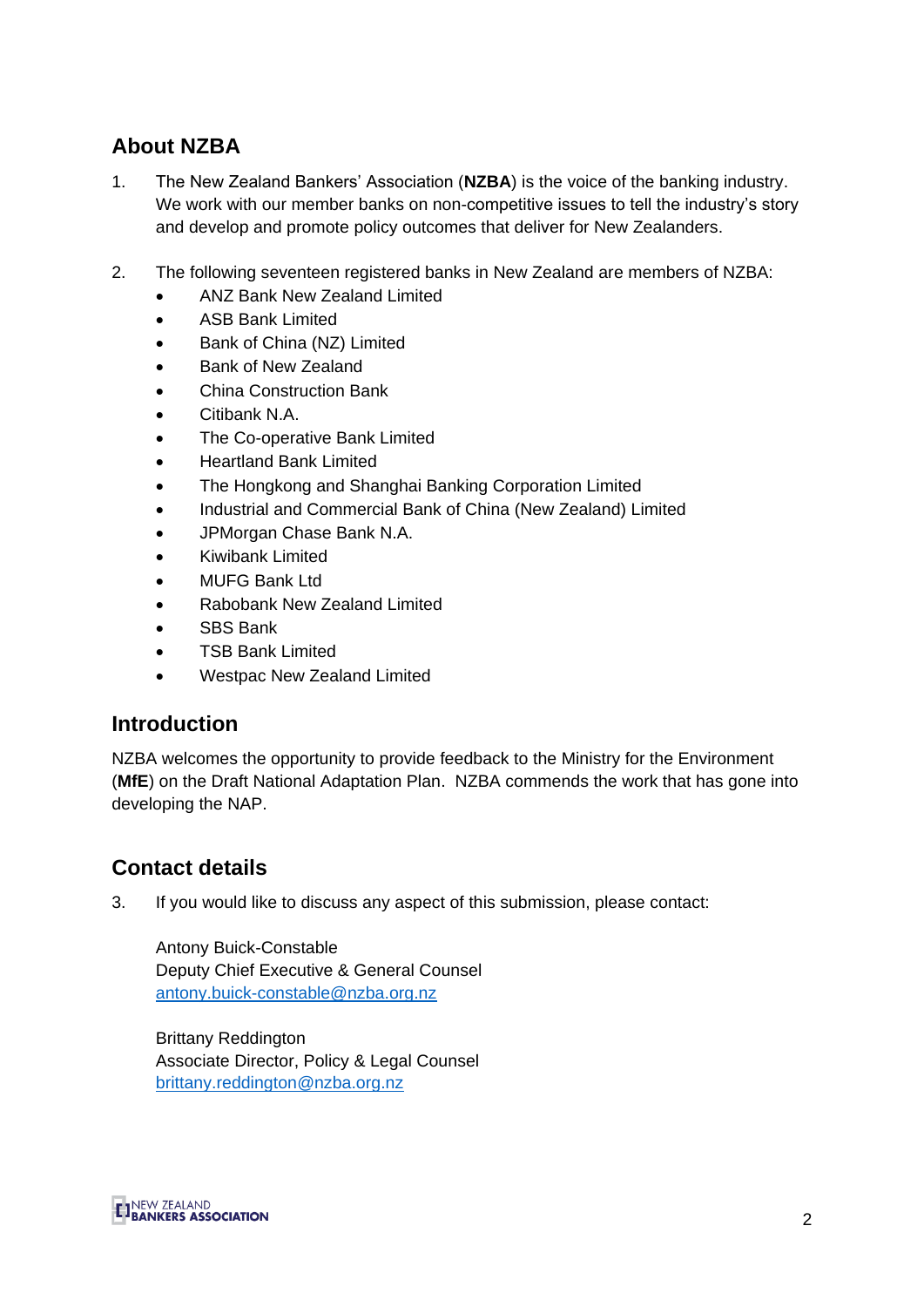## **Summary**

If done right, the release of New Zealand's first National Adaptation Plan (**NAP**) will be an important milestone in our climate change response. We welcome the Government's draft NAP and commend the commitment to climate action. In our view, the NAP can be more ambitious, and should include greater detail to be more effective. Our submission provides suggestions to make the NAP (and related Adapt and thrive: building a climate-resilient New Zealand" Consultation Paper (**Managed Retreat Paper**)) work better for New Zealand.

In summary, our suggestions are that:

- The timeframes in the NAP need to reflect commercial and market realities and extend beyond 6 years. It is great to see Government thinking long-term, but in our view, the NAP needs to go further.
- The NAP should present a clear platform of actions with defined roles and responsibilities for consistent national response to climate risk.
- We agree that access to climate data is critical for climate adaptation, and suggest that the NAP needs to bring forward its timeframes for access to climate data held by Crown Research Institutes (**CRIs**).
- A key component to enable our move to a more resilient Aotearoa is the flow of public and private capital. The NAP should provide more detail on the role of finance in climate adaptation.
- The Managed Retreat Paper needs more clearly defined actions and processes and should require a centralised approach rather than allowing for local authorities to act at their discretion.

# **National Adaptation Plan**

#### **The timeframes need to reflect commercial and market realities and extend beyond 6 years**

In our view, the timeframes currently set out in the NAP do not reflect commercial or market realities. We believe that people will be forced to act earlier than the NAP envisages, and suggest the NAP is more ambitious, or at least realistic, with its timeframes.

Additionally, we are concerned that the actions are only set out for the next six years. It is important that industry has greater clarity over future approach, so banks and insurers can make informed commercial decisions.

#### **The NAP should clearly set out actions, roles and responsibilities**

In our view, the NAP should present a clear platform of actions with defined roles and responsibilities for a consistent national response to climate risks. In order to achieve economy-wide change in the necessary time frames, tangible incentives are needed to enable businesses and communities to take action.

Government must take the lead and cannot assign the responsibility of identifying and responding to climate risk to others (e.g. banks and insurers). Climate risk should be

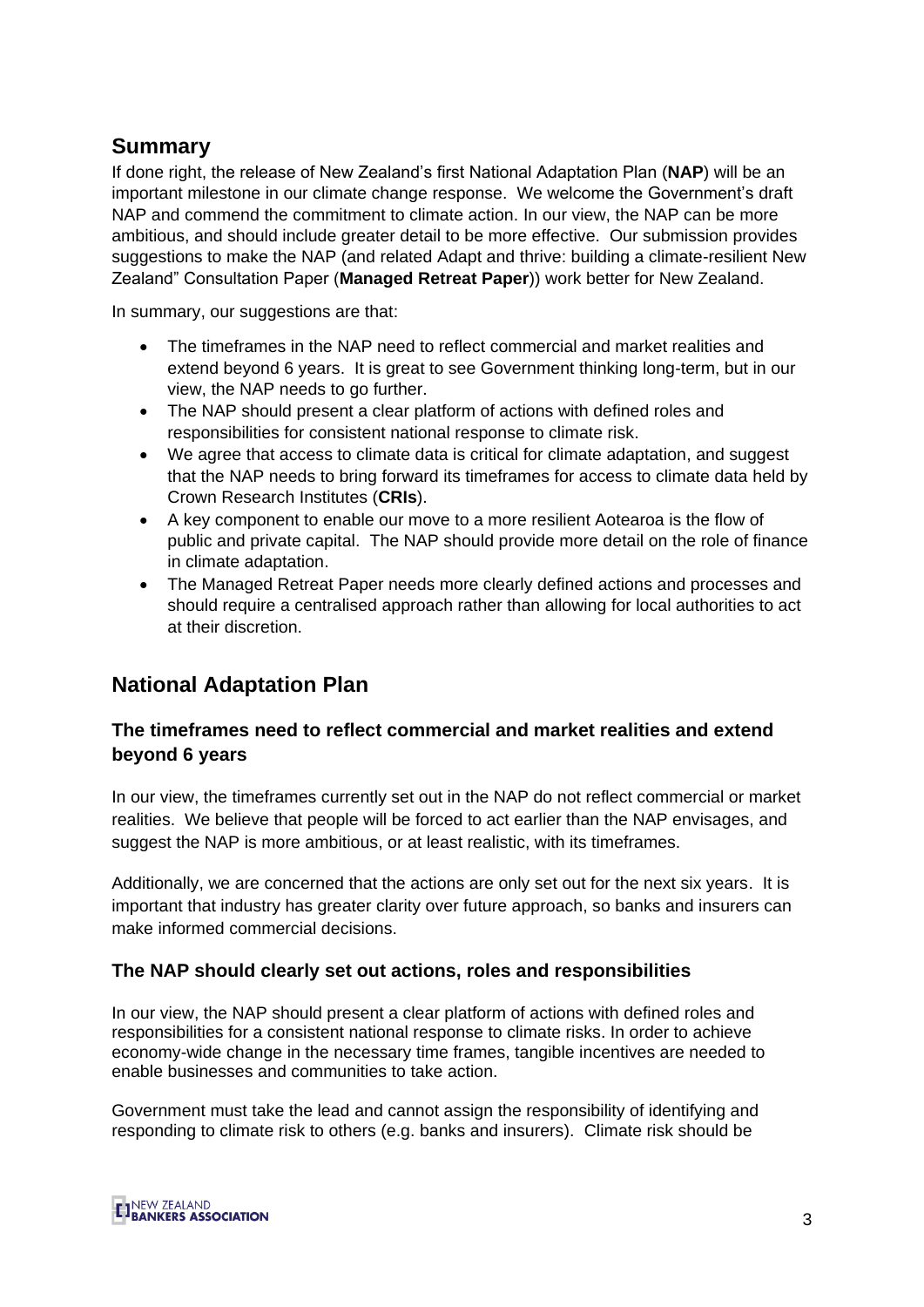defined and approached consistently from a government position, and banks, insurers and other relevant parties should be able rely on the government's lead in day-to-day decision making.

#### **The NAP should facilitate more urgent access to climate data**

As noted in the NAP, access to climate data is key for people and businesses to make informed decisions, and we were pleased to see actions surrounding the availability of physical risk data in the NAP. However, we note that this is not expected to be made available until mid-2024. In our view this is too slow and we recommend that consideration be given to making information available sooner on an incremental basis in downloadable data sets.

Climate projections are always going to be in a state of change and increasing accuracy, so CRIs should deliver their 'current science' as and when it becomes available with the understanding that it will always be evolving. This will provide a level of confidence to all stakeholders to take resilience action early rather than holding off.

We strongly support the action "establishment of an Adaptation Information Portal" and suggest that focus should be on making information consistent and accessible to all stakeholders*,* in particular individual property owners, Māori and communities that are at more vulnerable to impacts of climate change. However, we make the following recommendations:

- In line with our comment above, we are concerned that planning for development of this portal is not expected to be completed until the end of 2023. Again, we recommend consideration be given to expediting this process and that an 'agile' delivery framework be adopted so that updated versions of the portal can be made available incrementally, with increasing functionality. We note that the FAIR Climate Platform already has MBIE funding to start work on this type of portal so that workstream should be considered. We would also welcome the opportunity to collaborate on the requirements for the portal (as it relates to the banking sector) and the design of the portal.
- While public and private entities are generally capable of interpreting and using climate information for decision-making, individual users do not have the same experience and expertise. Therefore, careful consideration must be given to how information is made publicly available and how it should be interpreted to limit unintended reactions being taken and shocks to property values.

In addition to physical risk data, data required for emissions reporting/modelling (e.g. building energy use for residential and commercial buildings, emissions data etc.) should be made available to climate reporting entities as soon as possible to facilitate quality reporting under the new climate disclosure regime. Reporting entities are being encouraged by regulators and government to prepare climate scenarios and data is crucial to adequately prepare these. The Bank of England's Climate Biennial Explanatory Scenario released on 24 May 2022 noted that data availability and quality was a key limiting factor in obtaining an accurate picture of future scenarios.

#### **The NAP should have a stronger focus on the role of finance in climate adaptation**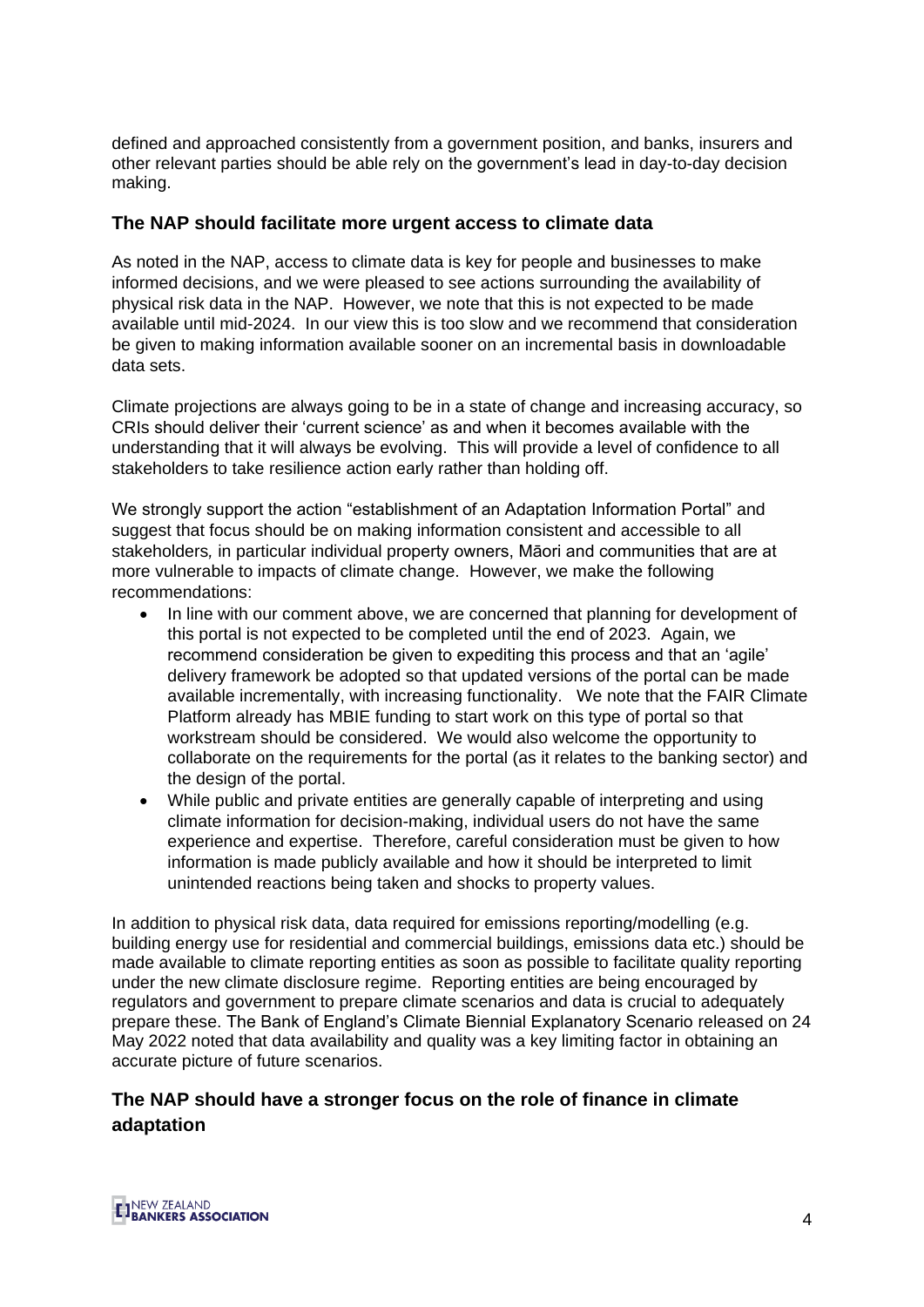A key component to enable our move to a more resilient Aotearoa is the flow of public and private capital. Page 145 of the NAP says that the private sector should "provide finance". This statement is too broad to provide helpful direction. The NAP should include greater detail on the role of finance and actions required in the finance space, including:

- Drawing on the recommendations of the Sustainable Finance Forum's Sustainable Finance Roadmap for Action, in particular, Chapter 9, which addresses the role of Government in transforming the financial system to deliver on environmental, social and economic outcomes.
- Encouraging the government and the Reserve Bank to consider how they can actively support strategic climate investment, particularly through reduced capital requirements and different risk weights to make such investments more attractive.
- Supporting nature-based adaptation solutions through public-private partnerships.
- Encouraging industry to structure more green loans/bonds that address the following categories identified in the green loan/bond principles:
	- $\circ$  Climate change adaptation including information support systems, such as climate observation and early warning systems
	- o Green buildings
	- o Pollution prevention and control
	- o Sustainable water and wastewater management
	- $\circ$  Terrestrial and aquatic biodiversity conservation including the protection of coastal, marine and watershed environments.

#### **We commend the NAP's consideration of Māori needs in climate adaptation**

In our view, the NAP is positive for Māori in that it acknowledges:

- The disproportionate impacts of climate change on Māori
- The importance of reflecting and upholding Te Tiriti principles
- The need for Māori input, and inclusion of Mātauranga Māori into analysis, planning and actions
- The need for data capture to also support Māori needs for information

However, it is crucial that the above and the NAP in general are tested with Māori and Māori voices are heard and reflected in the final NAP.

#### **Other comments**

We make the following additional comments on the NAP:

• A successful adaptation response will require consistent and clear public communication from government (both central and local) and industry, including banks and insurers. The banking sector would welcome the opportunity to work with government on this messaging and use our voice to support New Zealand's climate change adaptation.

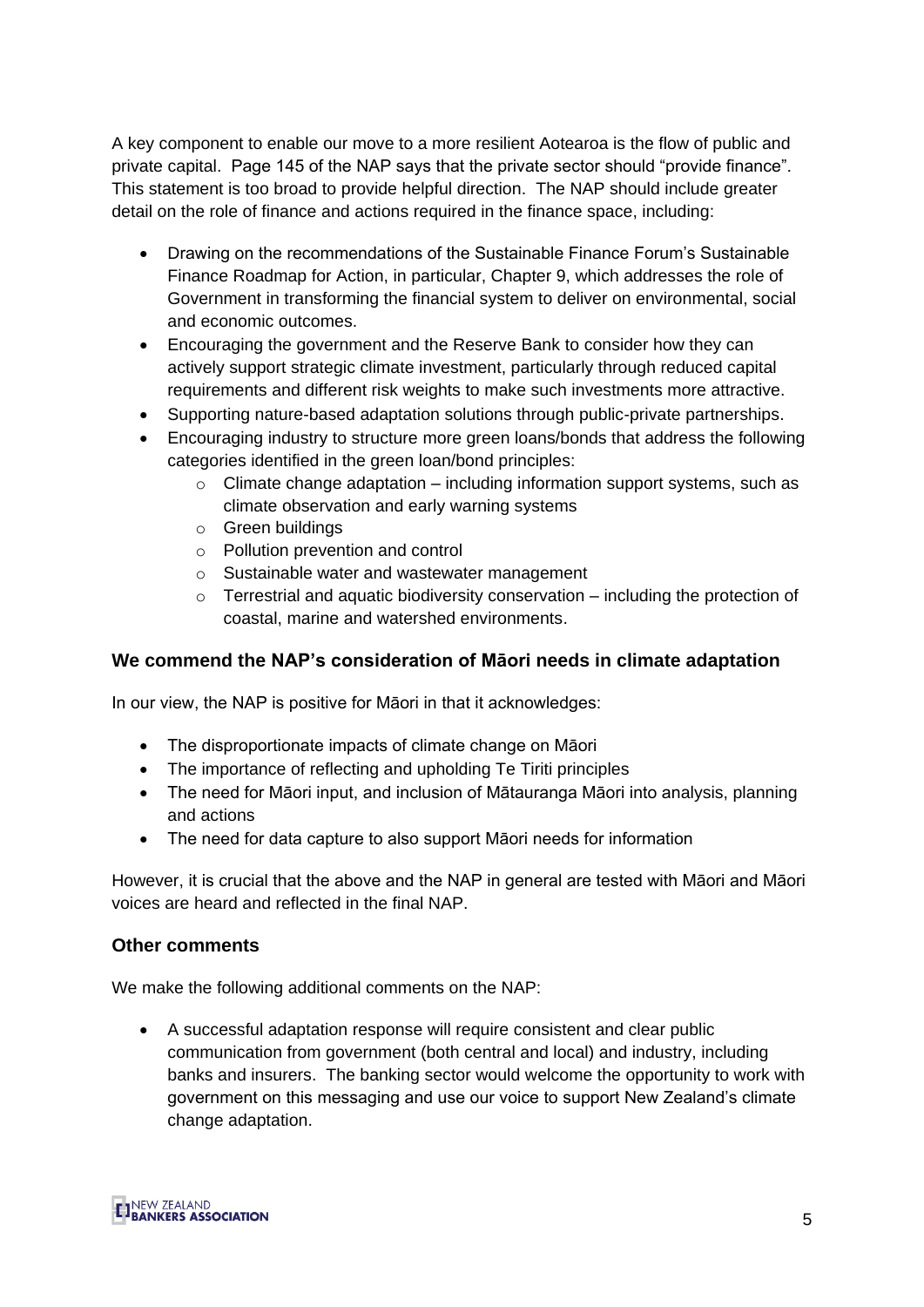- "Reform the resource management system" is listed as a critical action. We note that Climate Change Adaptation does not have primacy in the current versions of the Acts replacing the Resource Management Act – this sits alongside competing factors. We consider that Climate Change Adaptation should be the primary consideration when applying those Acts.
- Mandatory climate reporting should extend to government bodies and a greater range of entities than currently captured. This extension would facilitate better value chain emissions reporting and drive more rapid action.

## **Managed Retreat Paper**

#### **Lack of clearly defined action and process**

The Managed Retreat Paper also lacks clearly defined actions and processes. It should clearly outline preferred options and assign clear roles and responsibilities to key figures e.g. central and local government.

If a consistent framework detailing the process, timings and compensation model is not implemented in the short-term, there will be inequitable and perverse market outcomes as homeowners, local authorities, insurers and banks all attempt to manage this known risk.

In our view, centralised oversight is preferable to allowing local authorities and homeowners to act independently at their own discretion. This approach would remove the risks of different areas having inconsistent approaches, and will lead to better processes for banks, insurers and other parties who deal nationally rather than regionally. It will also provide certainty for New Zealanders no matter where they live, and enable them to more confidently plan for their future.

#### **Intolerable risk is not defined**

"Intolerable risk" is a key term in the Managed Retreat Paper, but it is not defined. It is essential that this term is defined, and a clear threshold is set. Decision makers need certainty as to when they must act. In our view, "intolerable risk" must be defined holistically, with reference to social, cultural, environmental and economic factors.

#### **The Managed Retreat Legislation Principles need expanding**

The principles are a good start, but need expanding to take into account other important drivers of adaptation. For example, the principles do not refer to protecting peoples' lives and wellbeing. People are at the core of the NAP, and in our view, the principles need to more clearly refer to protecting affected people.

Additionally, the principles could be framed in a more proactive manner, and we recommend that there is a specific principle of proactivity e.g. being proactive in identifying climate change impacts ahead of the damage actually being caused. Proactivity is key in adaptation, and should be a key part of the legislation.